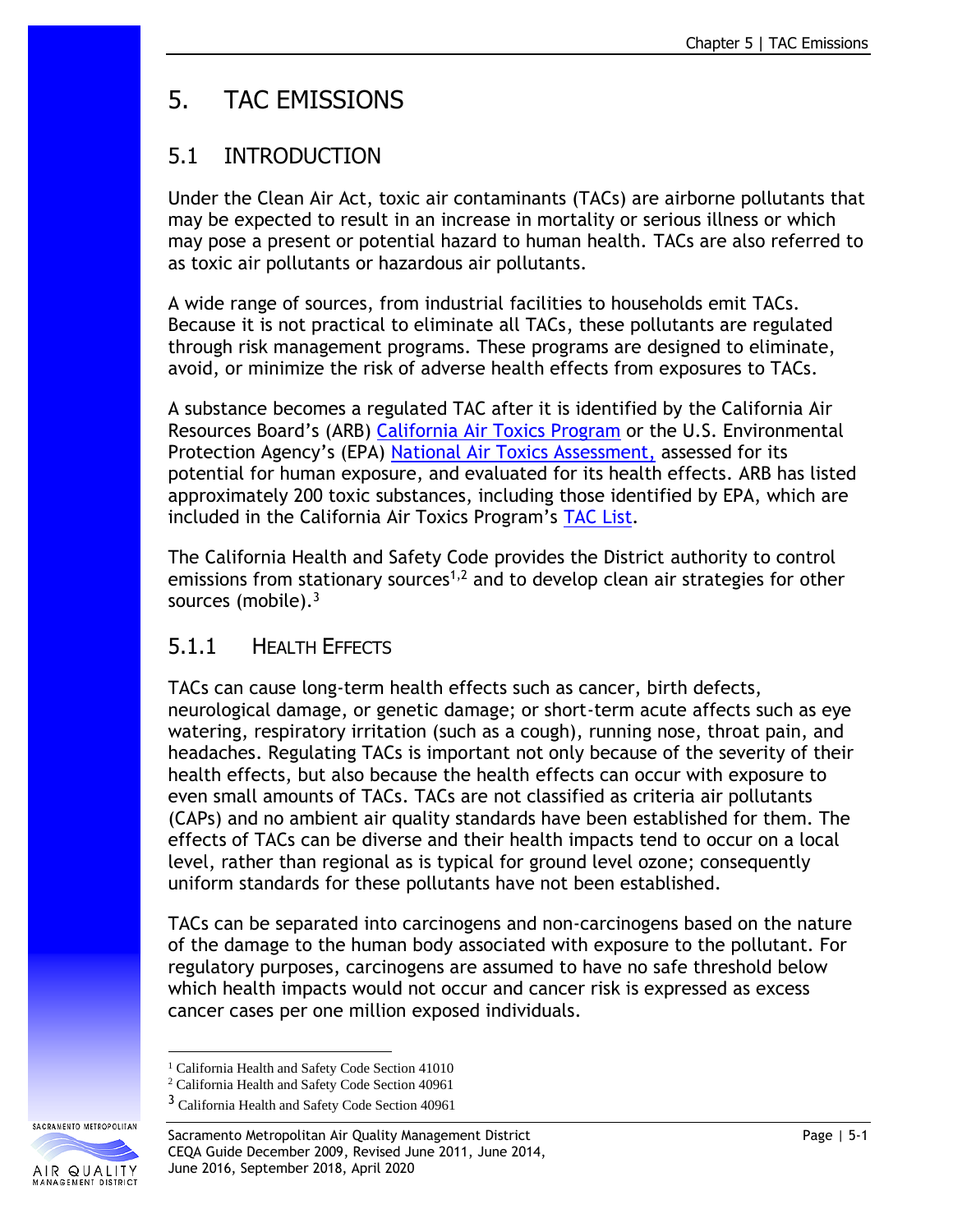Non-carcinogens differ from carcinogens in that there is generally assumed to be a safe level of exposure below which no negative health impact is believed to occur. These levels are determined on a pollutant-by-pollutant basis. Acute and chronic exposure to non-carcinogens is expressed using a Hazard Index (HI), which is the ratio of expected exposure levels to health-acceptable exposure levels. ARB's web page, [California Air Toxics Program,](http://www.arb.ca.gov/toxics/toxics.htm) provides more detailed information about the history, multi-agency regulation, and health effects of TACs.

# 5.1.2 CONCEPTS IN HEALTH RISK

The dose to which receptors are exposed to a TAC is the primary factor used to determine health risk. Dose is a function of the concentration of a substance or substances in the environment and the duration of exposure to the substances. Dose is positively correlated with the concentration of a toxic substance, which generally disperses with distance from the emission source under normal meteorological conditions. Dose is also positively correlated with time, meaning that a longer exposure period would result in a higher exposure level for an exposed individual. Thus, the risks estimated for a receptor are higher if a fixed exposure occurs over a longer period. The breathing rate of an exposed individual is also an important factor. For instance, children have higher intake rates on a per kilogram body weight basis and thus receive a higher dose of airborne pollutants.

### 5.1.3 TRENDS IN BACKGROUND TAC LEVELS

The California Air Resources Board (ARB) tracks the trends of various TAC emissions and their pollution levels in California's air. Currently, particulate matter in diesel exhaust (diesel PM) dominates other air toxics in California's air, and the estimated risk from breathing it is greater than the risk from all other airborne TACs combined.

In September 2000, ARB adopted the [Diesel Risk Reduction Plan](http://www.arb.ca.gov/diesel/documents/rrpapp.htm) (DRR Plan), which recommends many control measures to reduce the risks associated with diesel PM The DRR Plan has been successful in cleaning up existing engines through retrofit emission control devices; the adoption of stringent standards for new diesel engines; lowered sulfur content of diesel fuel; and implementation of advanced technology emission control devices on diesel engines. ARB estimates that emissions of diesel PM in 2035 will be less than half those in 2010, even with increasing VMT.<sup>4</sup> In addition to the DRR Plan, many of the **Air Toxic Control** [Measures](http://www.arb.ca.gov/toxics/atcm/atcm.htm) that have been promulgated by ARB specifically address diesel PM emissions from a range of sources, including portable engines, cargo handling equipment used at ports, transport refrigeration units, and idling by commercial vehicles and school buses. A [study](https://pubs.acs.org/doi/pdf/10.1021/acs.est.5b02766) from 2015 linked California regulations to dramatic declines in cancer risk from exposure to air toxics.



<sup>4</sup> <http://www.arb.ca.gov/research/diesel/diesel-health.htm>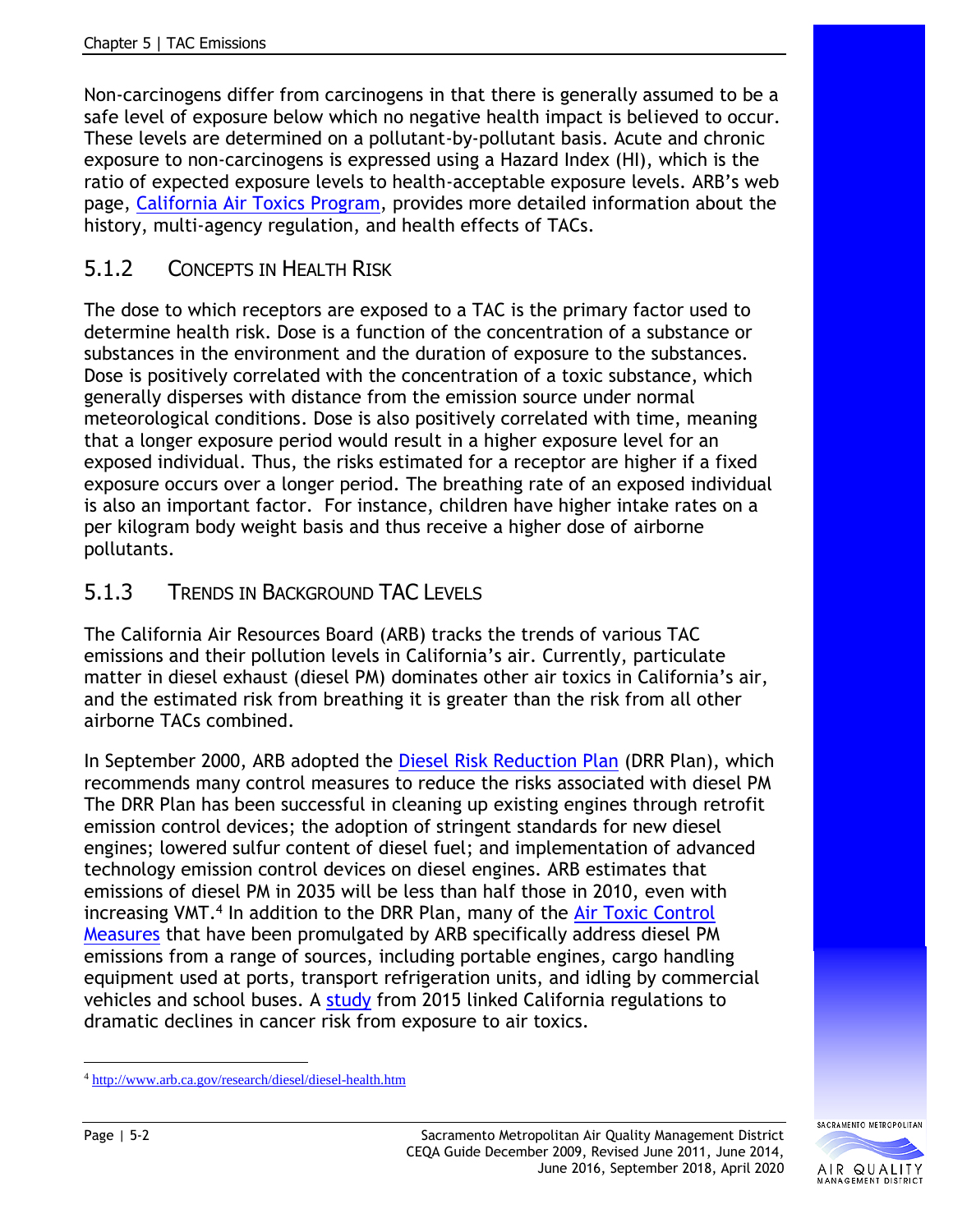Policy support and successful implementation of these TAC reductions is imperative as land use planning in California emphasizes principles that reduce vehicle miles traveled (VMT) and associated criteria and greenhouse gas pollutants, often placing housing and employment uses in closer proximity to TAC sources such as freeways and rail.

# 5.2 ANALYSIS EXPECTATIONS

The District recommends that CEQA documents analyze potential impacts resulting from exposure of sensitive receptors to high doses of TACs and associated health risk for the circumstances/situations described below. Lead Agencies shall make a concerted effort to obtain detailed project-specific information in order to accurately disclose all potential TAC-related impacts. However, the District recognizes that the level of detail in which this information is available may vary at the time the impact analysis is performed.

These analyses shall include the following:

Construction TACs:

- A discussion of type of construction activities that would occur and the TAC emission sources associated with those activities. This may include the number and types of equipment anticipated to be used during construction. Detailed guidance about construction-generated TACs is provided in section 5.3.1, Construction Activity;
- A significance determination about construction-generated TAC emissions, without mitigation; and
- A discussion of feasible mitigation necessary to reduce construction-generated TACs and whether the reduction is sufficient to reduce impacts to a less-thansignificant level.

Operational TACs:

- A discussion of whether the project would locate any permitted or nonpermitted sources of TACs in close proximity to existing or future planned receptors;
- If the land use jurisdiction determines that a qualitative analysis of TAC impacts is not sufficient, a quantitative health risk assessment (HRA) that discloses health risk levels at affected receptors may be necessary. The HRA shall be conducted in consultation with the District and in accordance with acceptable guidance such as that provided by the Office of Environmental Health Hazard Assessment and the California Air Pollution Control Officers Association<sup>5</sup>;

<sup>5</sup> CAPCOA's HRA and Land Use guidance is undergoing major revisions as of September 2018



SACRAMENTO METROPOLITAN

Sacramento Metropolitan Air Quality Management District National Communication of Page | 5-3 CEQA Guide December 2009, Revised June 2011, June 2014, June 2016, September 2018, April 2020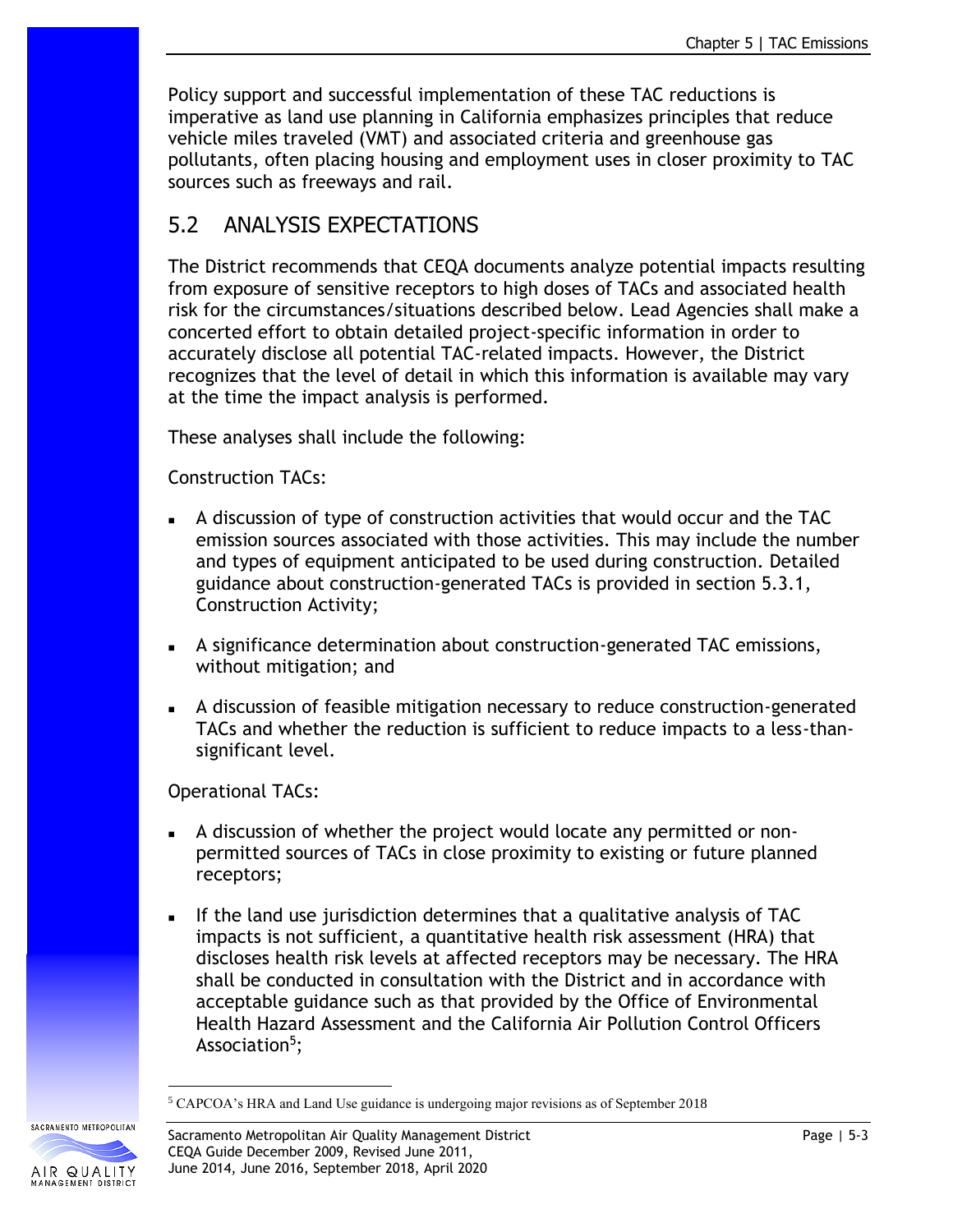- <sup>◼</sup> A significance determination about exposure to TACs from project operations without mitigation; and
- <sup>◼</sup> A discussion of feasible mitigation necessary to reduce TAC exposure resulting from project operations and whether the reduction would be sufficient to reduce the impact to a less-than-significant level.

More detailed guidance for analyzing TAC impacts is provided next.

# 5.3 METHODOLOGIES

Methodologies for assessing impacts resulting from diesel PM and airborne asbestos emissions generated by short-term construction activity are discussed in section 5.3.1, followed by methodologies for assessing operational TAC emissions in section 5.3.2.

#### 5.3.1 Construction Activity

Construction activity can result in emissions of particulate matter from diesel exhaust (diesel PM), airborne asbestos resulting from the demolition of asbestoscontaining materials, and, in some areas of Sacramento County, earth disturbance activity can result in the release of naturally occurring asbestos (NOA) to the air. These TACs are addressed separately.

#### DIESEL PM EXHAUST

The use of off-road heavy-duty diesel equipment for site grading and excavation, paving, and other construction activities results in the generation of diesel PM emissions, which was identified as a TAC by ARB in 1998.

The District has not established a quantitative threshold of significance for construction-related TAC emissions. Therefore, the District recommends that lead agencies address this issue on a case-by-case basis, taking into consideration the specific construction-related characteristics of each project and its proximity to off-site receptors.

The impact discussion shall disclose the following about the construction activity associated with each project.

- Types of off-site receptors and their proximity to construction activity;
- Duration of construction period;
- Quantity and types of diesel-powered equipment;
- Number of hours equipment would be operated each day;
- Location of equipment staging area;

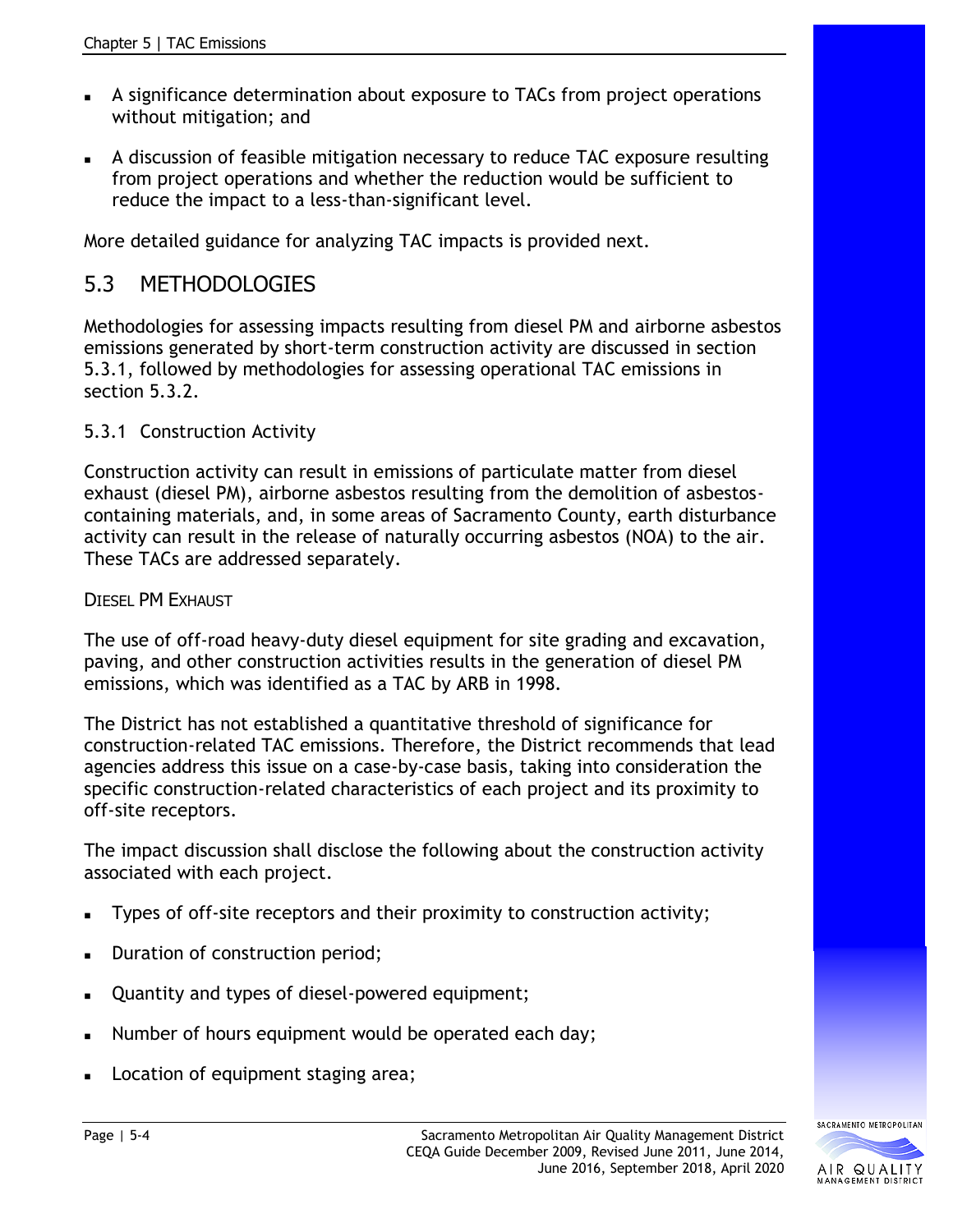- <sup>◼</sup> Predominant wind direction; and
- Amount of on-site diesel-generated PM exhaust if mass emission levels from construction activity are estimated.

The District recognizes that detailed information about a project's construction activities may not be known at the time of writing the impact analysis. In this case, the District recommends the use of conservative estimates for the parameters including the number and type of construction equipment used, the hours of operation, and the distance from equipment to the nearest off-site receptors.

DEMOLITION OR RENOVATION OF REGULATED ASBESTOS CONTAINING MATERIALS

Demolition or renovation of existing buildings and structures are subject to District [Rule 902](http://www.airquality.org/Businesses/Rules-Regulations) (Asbestos). District Rule 902 is intended to limit asbestos emissions from demolition or renovation of structures and the associated disturbance of regulated asbestos containing material (RACM) generated or handled during these activities. The rule addresses the national emissions standards for asbestos along with some additional requirements. The rule requires lead agencies, building owners, and their contractors to notify the District of any regulated renovation or demolition activity. This notification includes specific requirements for surveying, removal, location, work methods, and disposal of RACM. Projects that comply with Rule 902 ensure that RACM will be disposed of appropriately and safely, minimizing the release of airborne asbestos emissions. Therefore, demolition activity would not result in a significant impact to air quality.

Because [District Rule 902](http://www.airquality.org/Businesses/Rules-Regulations) is in place, no further analysis about the demolition of RACM is needed in a CEQA document. However, the District does recommend that CEQA documents acknowledge and discuss District Rule 902 to support the public's understanding of this issue.

NATURALLY OCCURRING ASBESTOS

Naturally occurring asbestos (NOA) was identified as a TAC in 1986 by ARB. NOA is located in many parts of California and is commonly associated with ultramafic rocks, according the California Department of Geology's special publication titled *[Guidelines for Geologic Investigations of Naturally Occurring Asbestos in](ftp://ftp.consrv.ca.gov/pub/dmg/pubs/ofr/ofr_2000-019.pdf)  [California](ftp://ftp.consrv.ca.gov/pub/dmg/pubs/ofr/ofr_2000-019.pdf)*. Asbestos is the common name for a group of naturally occurring fibrous silicate minerals that can separate into thin but strong and durable fibers. Ultramafic rocks form in high-temperature environments well below the surface of the earth. By the time they are exposed at the surface by geologic uplift and erosion, ultramafic rocks may be partially to completely altered into a type of metamorphic rock called serpentinite. Sometimes the metamorphic conditions are right for the formation of chrysotile asbestos or tremolite-actinolite asbestos in the bodies of these rocks or along their boundaries, according to a report published in 2000 by the California Geological Survey (formerly the California

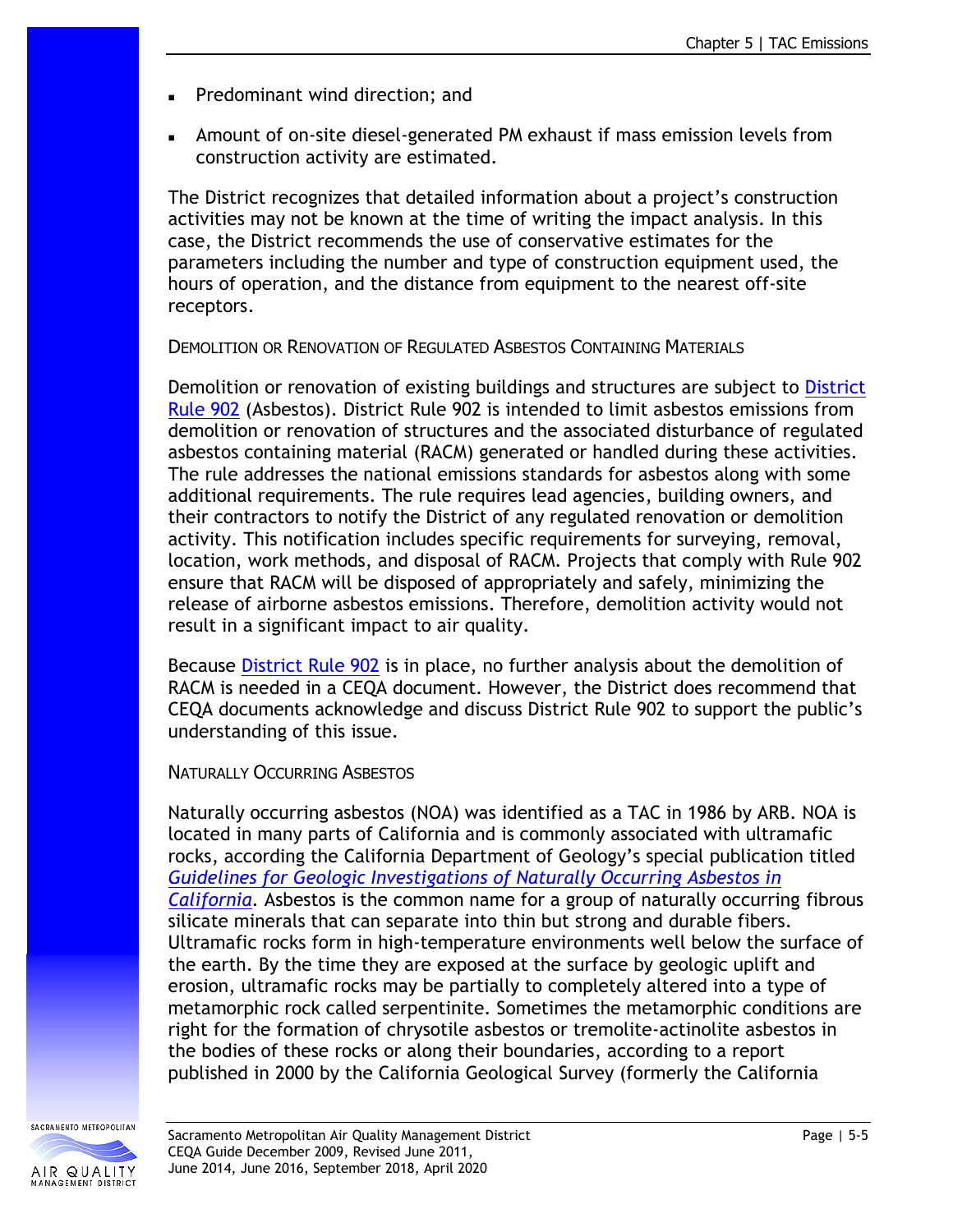#### Division of Mines and Geology) titled *A General Location Guide for Ultramafic Rocks in California—Areas More Likely to Contain Naturally Occurring Asbestos*.

For individuals living in areas of NOA, there are many potential pathways for airborne exposure. Exposures to soil dust containing asbestos can occur under a variety of scenarios, including children playing in the dirt, dust raised from unpaved roads and driveways covered with crushed serpentine, grading and earth disturbance associated with construction activity, quarrying, gardening, and other human activities. For homes built on asbestos outcroppings, asbestos can be tracked into the home and can also enter as fibers suspended in the air. Once such fibers are indoors, they can be entrained into the air by normal household activities, such as vacuuming (as many respirable fibers will simply pass through vacuum cleaner bags).

People exposed to low levels of asbestos may be at elevated risk (e.g., above background rates) of lung cancer and mesothelioma. The risk is proportional to the cumulative inhaled dose (quantity of fibers), and also increases with time since first exposure. Although there are a number of factors that influence the diseasecausing potency of any given asbestos (such as fiber length and width, fiber type, and fiber chemistry), all forms are carcinogens.

At the request of SMAQMD, the California Geological Survey (formerly the California Division of Mines and Geology) prepared a report called the *[Relative](http://www.conservation.ca.gov/cgs/Pages/HazardousMinerals/east_sacramento.aspx)  [Likelihood for the Presence of Naturally Occurring Asbestos in Eastern Sacramento](http://www.conservation.ca.gov/cgs/Pages/HazardousMinerals/east_sacramento.aspx)  [County, California](http://www.conservation.ca.gov/cgs/Pages/HazardousMinerals/east_sacramento.aspx)*. The map in this report displays "areas moderately likely to contain NOA." Although geologic conditions are more likely for asbestos formation in particular areas identified by the map, the presence thereof is not certain.

Using the detailed map at the end of this report, a lead agency shall discuss whether a proposed project would be located in "areas moderately likely to contain NOA." If a project would not involve earth-disturbing construction activity in one of these areas or would not locate receptors in one of these areas then it can be assumed that the project would not have the potential to expose people to airborne asbestos particles. If a project would be located in an area moderately likely to contain NOA, then the impact shall be considered potentially significant.

## 5.3.2 SITING NEW OPERATIONAL TAC SOURCES

#### SITING PERMITTED TAC SOURCES

The siting of new stationary sources of TACs is subject to the rules under District [Regulation 2, Permits.](http://www.airquality.org/rules/index.shtml) Each new stationary source is evaluated to determine whether it has the potential to emit TACs. The District assesses the impact from TACs based on its guidance document, *Supplemental Risk Assessment Guidelines for New and Modified Sources*, as well as guidance documents from the Office of Environmental Health Hazard Assessment (OEHHA), ARB and the California Air Pollution Control Officers Association. The District requires emission controls,

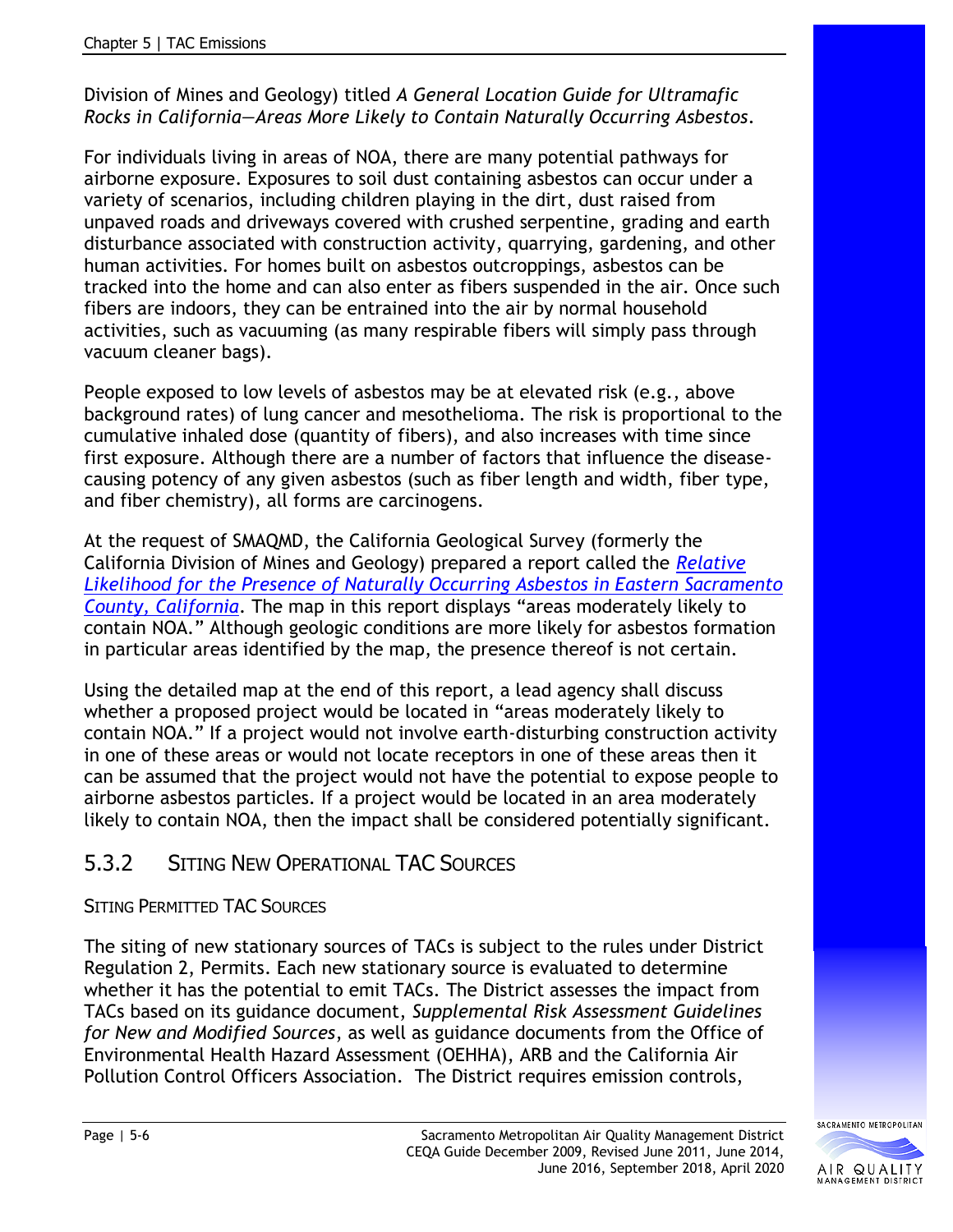similar to Best Available Control Technology (BACT), called Toxic Best Available Control Technology (T-BACT) for certain sources.

In addition to T-BACT requirements, permits for equipment that may emit TACs may also contain conditions required by the National Emission Standards for Hazardous Air Pollutants (NESHAPs) and Air Toxic Control Measures (ATCMs) promulgated by the EPA and ARB, respectively. In short, a new stationary source of TACs would not receive the authority to construct or permit to operate if it would result in:

- <sup>◼</sup> A cancer risk greater than 10.0 in one million at any off-site receptor; and/or
- <sup>◼</sup> An off-site ground-level concentration of non-carcinogenic TACs generated from the project that would result in a Hazard Index greater than 1.0 (unless approved by OEHHA).

These permitting requirements are identical to the District's thresholds of significance for TACs generated by stationary sources. Therefore, lead agencies can determine that a new stationary source of TACs that attains the authority to construct and permit to operate from the District would not exceed the District's applicable TAC thresholds of significance.

SITING LAND USES THAT INCLUDE NON-PERMITTED TAC SOURCES

Some land use development projects, such as a truck distribution center or a commercial venue, could result in a high volume of TAC-generating activity in a relatively small or defined area. For instance, a discount superstore may receive approximately 5 deliveries each day from semi-tractor trailers at its loading dock. The potential impact of TAC emissions from a project of this type and size could be assessed qualitatively based on the level of truck activity, the proximity to nearby off-site receptors, and the predominant wind direction. However, a truck distribution center that has multiple loading docks, generates a high number of trips by diesel trucks, and/or includes diesel-powered "yard trucks" that only operate on the site would likely require a full HRA to disclose the potential health impacts. These types of HRAs should be performed according to the guidance provided by the California Air Pollution Control Officers Association.

## 5.3.3 SITING NEW SENSITIVE RECEPTORS

The California Supreme Court decision in the case of *California Building Industry Association v. Bay Area Air Quality Management District (2015) 62 Cal. 4th 369* clarified that lead agencies are not required by CEQA to analyze the impact of the existing environmental conditions on a project's future users or residents unless the project will exacerbate the existing environmental hazards or conditions.<sup>6</sup> This limits the CEQA analysis of existing TAC source impacts on a proposed project's new receptors. It is important to note that CEQA does require analysis of

<sup>6</sup> *California Building Industry Association v. Bay Area Air Quality Management District* (2015) 62 Cal. 4th 369



SACRAMENTO METROPOLITAN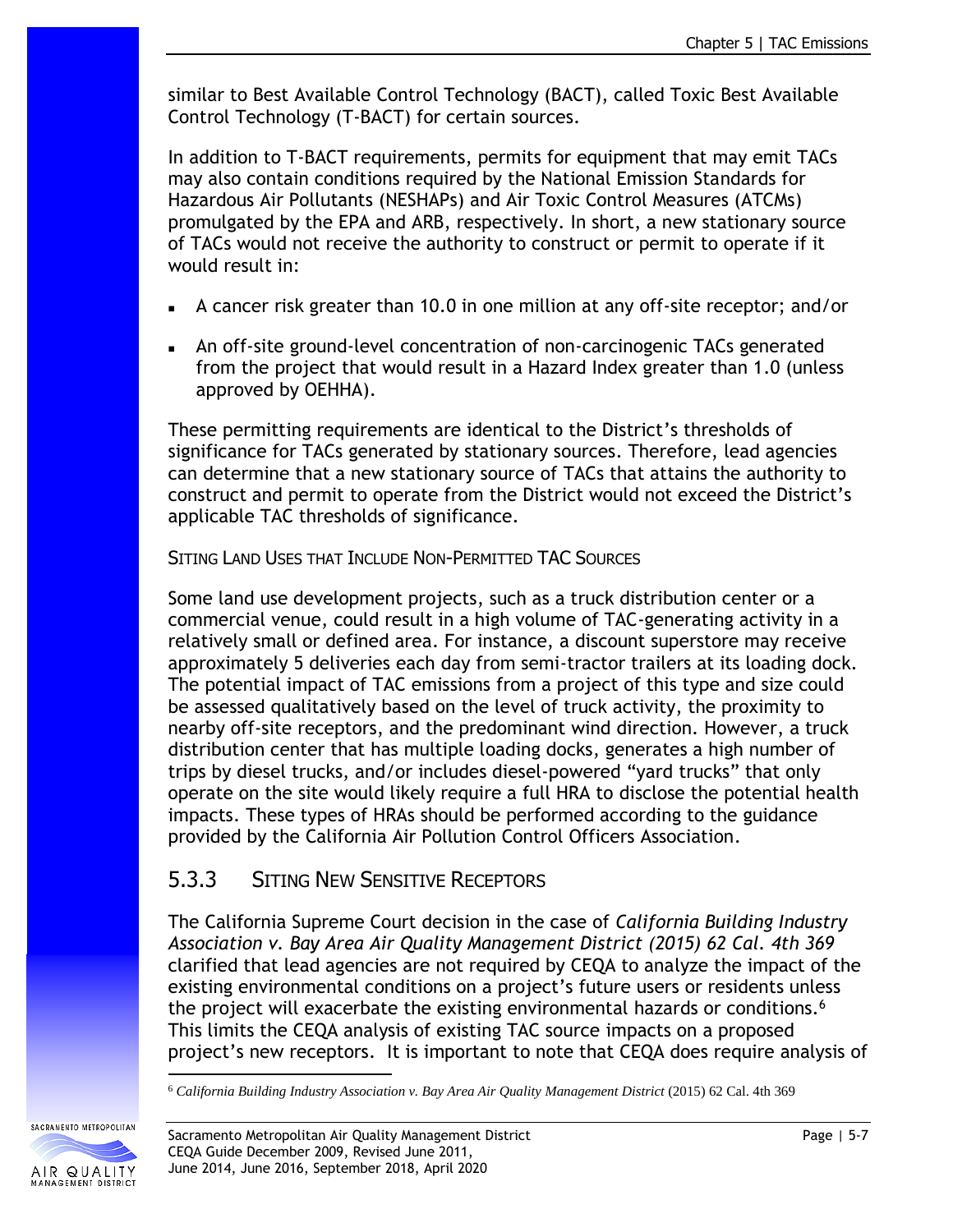existing environmental conditions in specific situations, such as airports and schools. Consult the [State CEQA Statutes and Guidelines](https://resources.ca.gov/About-Us/Legal/CEQA-Supplemental-Documents) for more information.

While not a CEQA impact, siting new receptors where they will be exposed to an existing TAC source is an important public health issue that should be analyzed, health risks disclosed, and measures implemented to reduce risks through the lead agency's planning process.

For projects that would site receptors in close proximity to existing permitted and non-permitted sources of TACs the District provides *[Recommendations for Siting](http://www.airquality.org/LandUseTransportation/Documents/ExistingOdorsToxicsRecommendationsFinal7-24-19.pdf)  [New Projects Near Existing Sources that Emit Odors and Toxic Air Contaminants](http://www.airquality.org/LandUseTransportation/Documents/ExistingOdorsToxicsRecommendationsFinal7-24-19.pdf)* to assist lead agencies outside of CEQA review.

For projects that would site receptors in close proximity to major roadways and railways, lead agencies shall use the District's *[Mobile Sources Air Toxics Protocol](http://www.airquality.org/businesses/ceqa-land-use-planning/mobile-sources-air-toxics-protocol)  [\(Protocol](http://www.airquality.org/businesses/ceqa-land-use-planning/mobile-sources-air-toxics-protocol))*. The Protocol includes an online risk mapping tool disclosing cancer risk and PM2.5 concentrations at a user-selected location, an accompanying guidance document, a methodology document, and exposure reduction measures, including the District's *[Landscaping Guidance for Improving Air Quality Near Roadways](http://www.airquality.org/LandUseTransportation/Documents/SMAQMDFinalLandscapingGuidanceApril2017.pdf)*.

# 5.4 MITIGATION

Mitigation strategies for reducing diesel PM exhaust emitted by off-road construction equipment, on-road engines, and measures for controlling NOA during construction are discussed separately.

Measures that reduce health risk exposure from TACs generated by new permitted stationary sources are determined through the District's permitting process in compliance with federal, state and District regulations. Measures to reduce health risk exposure from TACs generated by new non-permitted sources will be determined on a project by project basis by the lead agency in consultation with the District.

# 5.4.1 DIESEL PM EXHAUST FROM CONSTRUCTION EQUIPMENT

Implementation of the District's [Basic Construction Emission Control Practices](http://www.airquality.org/Businesses/CEQA-Land-Use-Planning/CEQA-Guidance-Tools) would result in the reduction of diesel PM exhaust emissions in addition to criteria pollutant emissions, particularly the measures to minimize engine idling time and maintain construction equipment in proper working condition and according to manufacturer's specifications. The [Enhanced On-Site Exhaust Control Practices](http://www.airquality.org/Businesses/CEQA-Land-Use-Planning/CEQA-Guidance-Tools) for off-road construction equipment, which requires NOx emissions be reduced by 10% will encourage the use of higher tier engines with lower particulate exhaust emissions. The District's basic and enhanced mitigation measures are discussed in detail in [Chapter 3, Construction-Generated Criteria Air Pollutant and Precursor](http://www.airquality.org/Businesses/CEQA-Land-Use-Planning/CEQA-Guidance-Tools)  [Emissions.](http://www.airquality.org/Businesses/CEQA-Land-Use-Planning/CEQA-Guidance-Tools)

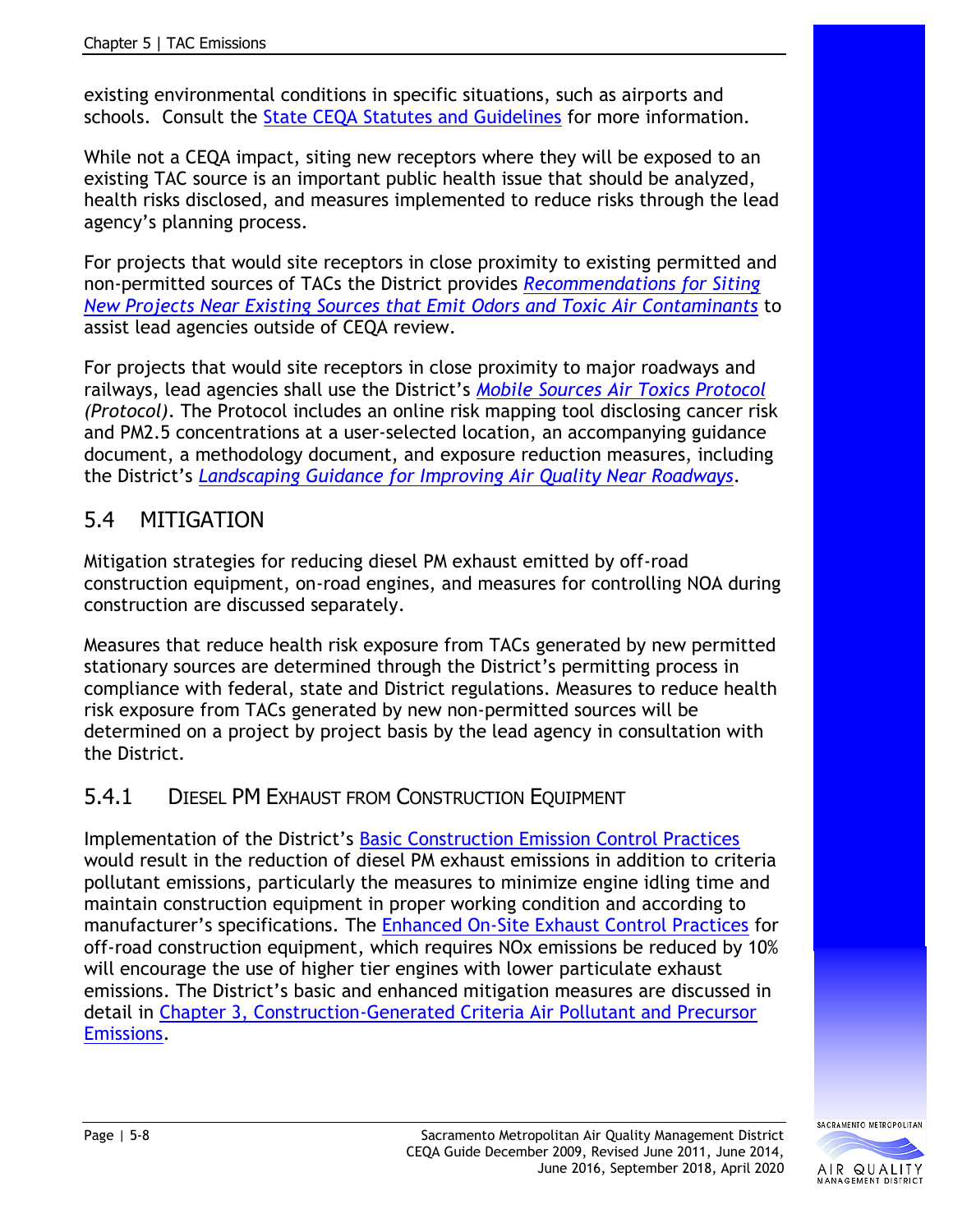In addition, the District provides the following non-comprehensive list of measures to reduce exposure of sensitive receptors to diesel PM exhaust emissions associated with construction activity.

- **EXECT** Install diesel particulate filters or implement other ARB-verified diesel emission [control strategies](http://www.arb.ca.gov/diesel/verdev/vt/cvt.htm) on construction equipment;
- **■** Use Tier 4 off-road engines;
- Use equipment during times when receptors are not present (e.g., when school is not in session or during non-school hours; or when office buildings are unoccupied);
- Establish staging areas for the construction equipment that are as distant as possible from off-site receptors;
- **E** Establish an electricity supply to the construction site and use electric powered equipment instead of diesel-powered equipment or generators, where feasible;
- Use haul trucks with on-road engines instead of off-road engines even for onsite hauling;
- Use haul trucks with 2010 or newer diesel engines; cleaner, cleaner- fueled engines; or zero emission engines;
- Equip nearby buildings with appropriate filtration systems at all mechanical air intake points to the building to reduce the levels of diesel PM that enter the buildings; and/or
- Temporarily relocate receptors during construction activity.

Lead agencies shall consider the applicability and feasibility of each measure on a project by project basis. The District also encourages lead agencies to develop additional measures.

#### 5.4.2 DIESEL PM EXHAUST FROM ON-ROAD EQUIPMENT

In some instances diesel PM can be controlled at the source by implementing emission control technologies. ARB's Diesel Certification Program maintains a list of [ARB-verified diesel emission](http://www.arb.ca.gov/diesel/verdev/vt/cvt.htm) control strategies for reducing diesel PM from onroad and off-road engines (e.g., diesel particulate filters). Lead agencies may implement mitigation that requires the use of these strategies. For example, a lead agency may require that ARB-verified diesel emission control strategies be implemented by the operator of a proposed truck yard that would be located near existing or future planned receptors.



SACRAMENTO METROPOLITAN